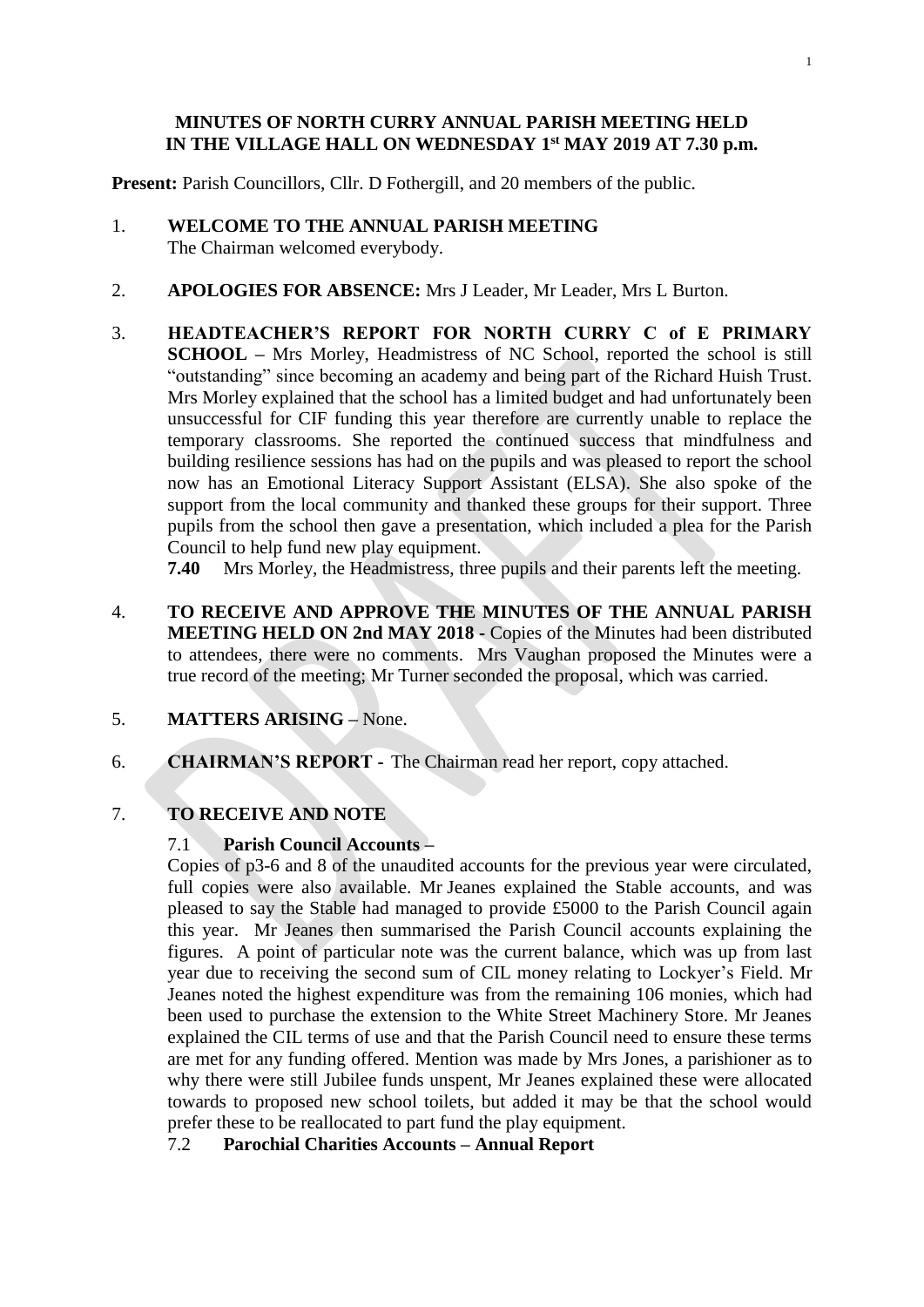Mr Akerman presented the accounts on their behalf and explained the background to the Parochial Charities, a question was asked as to how many vouchers are given each year and the sum of these. Mr Ackerman explained the payments, which were made and suggested the PCC are considering distributing larger amounts to a smaller number of people this coming year, following which he passed the accounts to the Chairman for signature.

### 8. **CIL – Discussion of areas to improve infrastructure**

Mr Jeanes asked for suggestions from the room on the use of the CIL money. Cllr. Stone mentioned that some of the residents on Loscombe Meadow had commented that the swings in the play area were only suitable for older children, inquiring if the Parish Council would consider changing one to suit younger children. Mr Jeanes suggested this may be a suitable use of the funds, but this would need to be brought to the Parish Council for a decision to be made. The Chairman also noted that the play areas in both Loscombe Meadows and Lockyer's Field development were for all children in the Parish to enjoy. Mr Turner mentioned the request from the school for new play equipment and asked what stage we were at in finding out if this was considered a suitable use of funds. Mr Jeanes explained that we had been unable to gain a conclusive answer on this previously but new information has come to light, which may assist the decision-making. Mr Jones asked if we knew what other councils had spent their CIL money on, Mr Jeanes explained this is not information we keep, but that gave some examples of what North Curry Parish Council have used some of the funds for to date which included money towards a new pavement, play equipment, picnic benches, a car park at White Street, the school library, waste bins and signs. Miss Turney pointed out that the Parish Council was minded to help the school by funding the play equipment but that clarification needed to be sought to avoid financial ramifications. It was asked by a member of the public if some of the funds could be used to address speed issues in the parish and possible Speed Indication Devices (SIDs). Mr Jeanes explained that it could be, however this had previously been decided against due to the stipulations of use. Mr Akerman explained that the SIDs could only be used in any one place for a period of  $2 - 3$  weeks before they have to be moved to another location and that volunteers need to be trained and sites accpted in order to operate the equipment. Finally, Mr Jeanes requested that any suggestions for the use of these funds be submitted to the Parish Council for consideration.

9. **NORTH CURRY COFFEE SHOP REPORT –** Mrs Brown, retiring Chairman of the Coffee Shop, reported the most successful year yet for the coffee shop enabling them to donate £16,000 to charities and local good causes, bringing the total amount donated since opening in 2006 to around £175,000. Mrs Brown described the work that goes into the coffee shop and its growing success which had helped it gain a Rural Community Ownership Award and a top three short listing for their 'Investing in Local People' award category, a feature on BBC Somerset earlier in the year as well as a membership and shareholder scheme for the wider community. Mrs Brown explained she is stepping down after the AGM from the role of Chairman after 4 years on this position and 9 years on the committee but will remain a volunteer.

### 10. **TREE POLICY –**

Cllr. Stone explained that over the year tree preservation orders had been placed on most of the most prestigious trees in the parish and considered now would be a good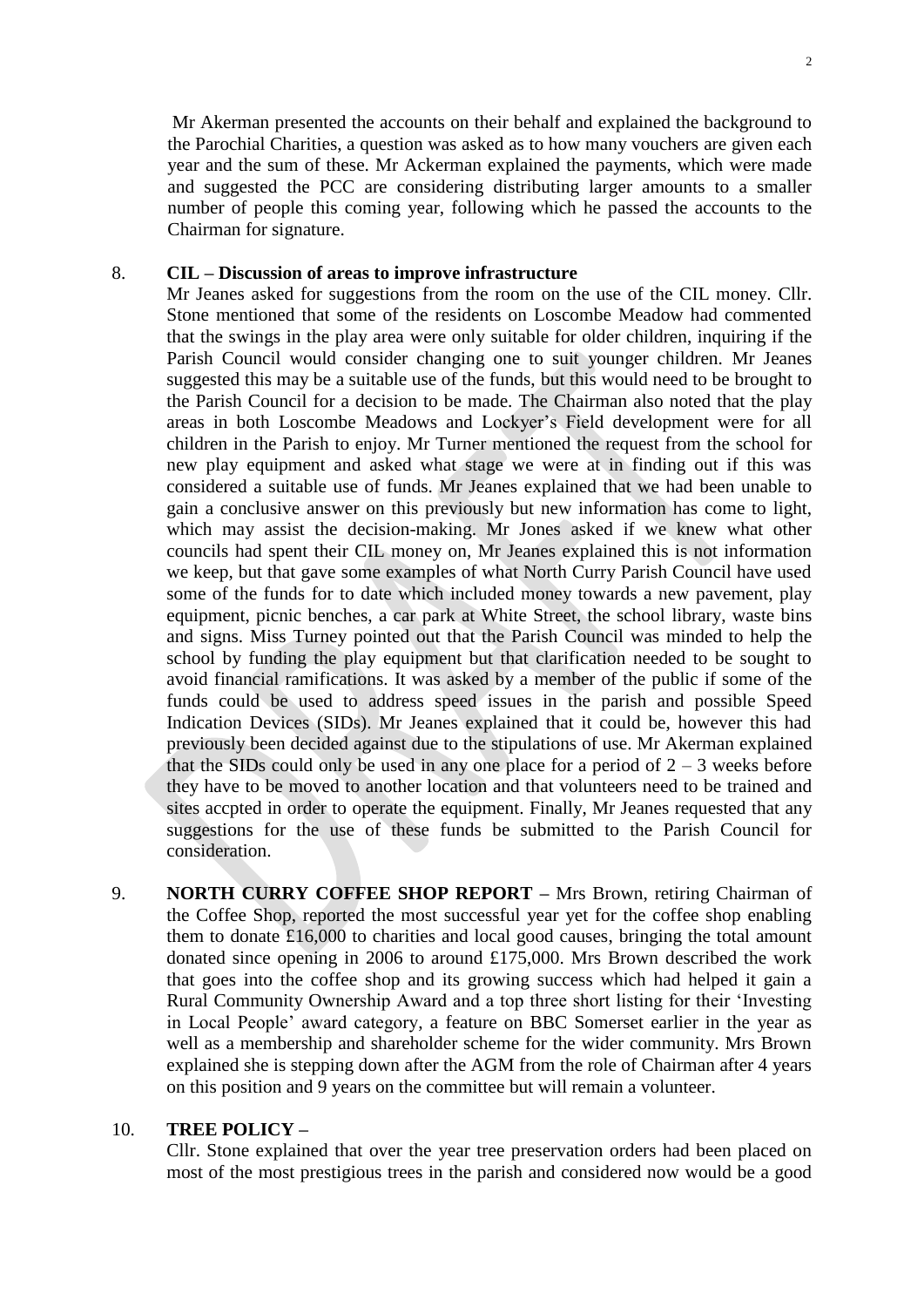opportunity to produce a 'Tree Policy' covering the regulations around the trees and their management in the parish. Mention was made to the number of dead elm trees in the parish and the possible threat of Ash Disease. Cllr. Stone summarised some of the benefits of trees and the need to ensure that the new developments in the parish adhere to the planting and maintenance agreements. Another area of focus was that of new planting and re-planting in the parish and Cllr. Stone explained a survey would be carried out in the summer by the Parish Council to identify sites for new trees and future planting.

# 11. **COMMUNITY WOODLAND –**

Parishioner Mrs Taylor reported the woodland was in its  $10<sup>th</sup>$  year and was still thriving from new developments such as a pond, landscaping and a butterfly bank. Bird boxes including two owl boxes have shown evidence of use and with the help of volunteers, the area is well maintained, and wildlife activity monitored. She explained that use of grants and support of the local community continues to help promote the group and soon they hope to have trail cameras, a moth trap and much more. Special thanks were given to Mr and Mrs Mears who kindly offered to provide the artwork for the new notice board, which should be in place soon. Reference was made to the website northcurrywildlife.com and the stand at the upcoming May Fayre. She encouraged people to visit the area and the website and ended by giving thanks to the Coffee Shop and Garden Club.

**8.30** A coffee break was held. Some members of the public left the meeting.

12. **NORTH CURRY SPORT LTD (WHITE ST. SPORTS GROUND) REPORT – i) Chairman –** Sue Taylor read a report on behalf of Mr Leader, the Chairman, summarising the success of the White St. Sports facilities, reporting there was now a total of 14 acres for all ages to enjoy including the cricket and football grounds to the wildlife area. Thanks to the volunteers and local community was noted. **Football** – Shawn Sutton reported on the success of the youth football team of which over 100 children have now joined. The Club now has FA Charter Standard, there are FA Level 1, and 2 qualified coaches. He also reported good feedback from visitors and thanked all the volunteers, local community and the Parish Council for their support. Mr Sutton added that there continues to be an issue with dog mess on the sports field despite efforts to encourage dog owners to keep dogs on leads and requested the support of the room on this. **iii) Cricket –** Mr Midgley reported one game had already been played for the season and mentioned the league starting at the weekend. There are now two teams running on a Saturday and the team is in a healthy position at the top of the league for West Somerset. The ECB 'Allstars' initiative continues to be a success with over 40 children booked in; and following the example of the football club, there are now games on Friday nights for 5-9 year olds. Mention was made to the annual 'Big Bash' and the outstanding support that the funds have generated for North Curry Sports. Thanks were given to the volunteers, and local parishioners.

**8.55** Mr Midgley left the meeting.

13. **GREENWAY PLAYING FIELDS REPORT** – Mr Turner spoke on behalf of their Chairman, Mr Quinn. He mentioned the success of the new grass-cutting contract, which began last year. He reported that there was some new and replacement play equipment using grant money donated from the Playing Fields Committee, Somerset